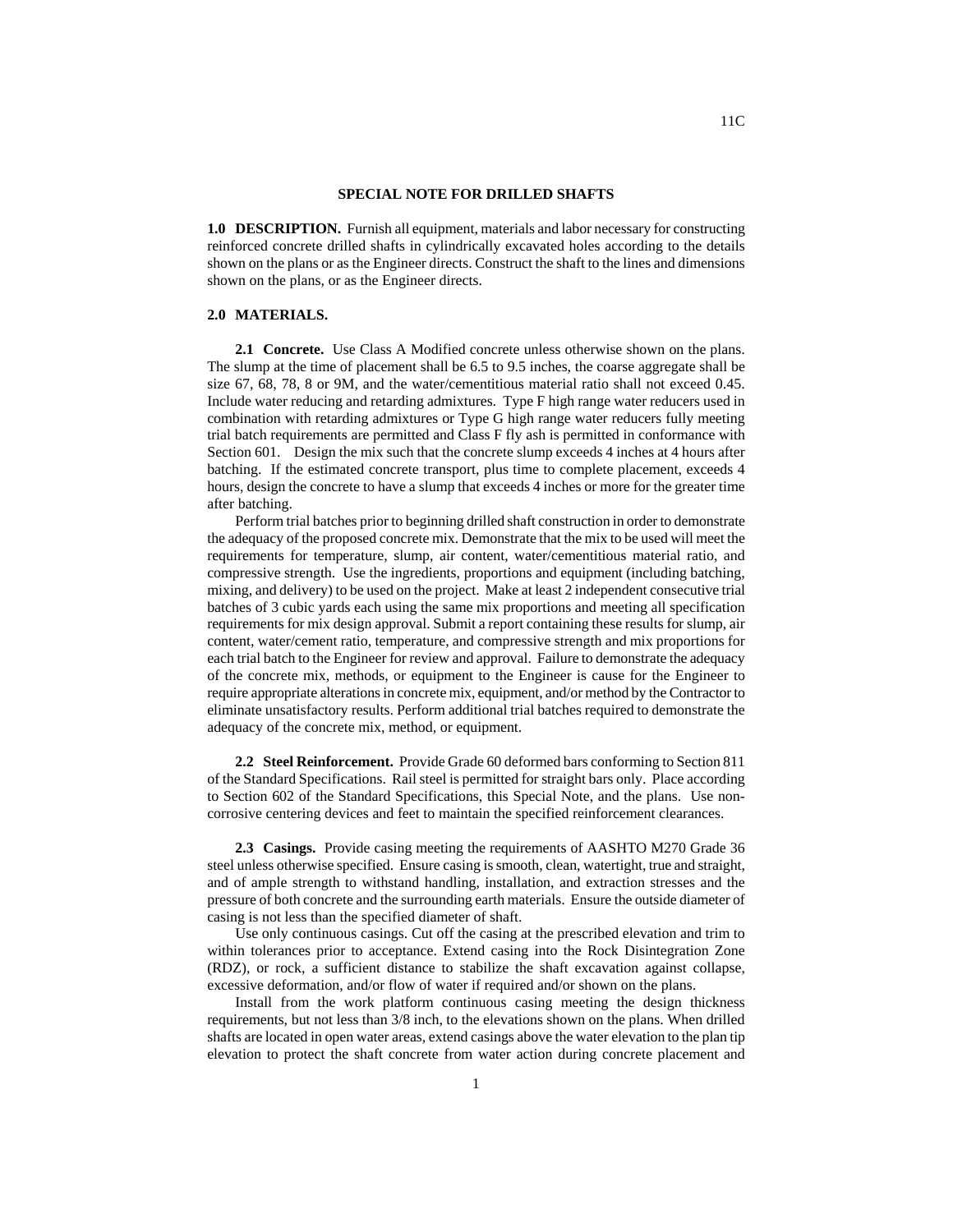curing. If temporary surface casings are used, extend each casing up to the work platform. Remove all temporary surface casing prior to final acceptance unless otherwise permitted by the Central Office Construction Engineer.

Ensure casing splices have full penetration butt welds conforming to the current edition of AWS D1.1 with no exterior or interior splice plates and produce true and straight casing.

**2.4 Slurry.** When slurry is to be used for installation of the Drilled Shaft, submit a detailed plan for its use and disposal. The plan should include, but not be limited to the following:

- 1) Material properties
- 2) Mixing requirements and procedures
- 3) Testing requirements
- 4) Placement procedures
- 5) Disposal techniques

Obtain the Central Office Division of Construction's approval for the slurry use and disposal plan before installing drilled shafts.

**2.5 Tremies.** Provide tremies of sufficient length, weight, and diameter to discharge concrete at the shaft base elevation. Ensure the tremie diameter is least 6 times the maximum size coarse aggregate to be used in the concrete mix and no less than 10 inches. Provide adequate wall thickness to prevent crimping or sharp bends that restrict concrete placement. Support tremies used for depositing concrete in a dry drilled shaft excavation so that the free fall of the concrete does not cause the shaft excavation to cave or slough. Maintain a clean and smooth tremie surface to permit both flow of concrete and unimpeded withdrawal during concrete placement. Do not allow any aluminum parts to contact the concrete. Construct tremies used to deposit concrete for wet excavations so that they are watertight and will readily discharge concrete.

**2.6 Concrete Pumps.** Provide pump lines with a minimum diameter of 5 inches and watertight joints.

**2.7 Drop Chutes.** Do not use aluminum drop chutes.

## **3.0 CONSTRUCTION.**

- **3.1 Preconstruction.** 
	- **3.1.1 Prequalification.** The Department will require prequalification by the Division of Construction Procurement before accepting a bid for the construction of Drilled Shafts.
	- **3.1.2 Pre-Bid Inspection.** Inspect both the project site and all subsurface information, including any soil or rock samples, prior to submitting a bid. Contact the Geotechnical Branch (502-564-2374) to schedule a viewing of the subsurface information. Failure to inspect the project site and view the subsurface information will result in the forfeiture of the right to file a claim based on site conditions and may result in disqualification from the project.
	- **3.1.3 Drilled Shaft Installation Plan.** Upon request, the Department will review a Drilled Shaft Installation Plan. Submit the plan no later than 45 calendar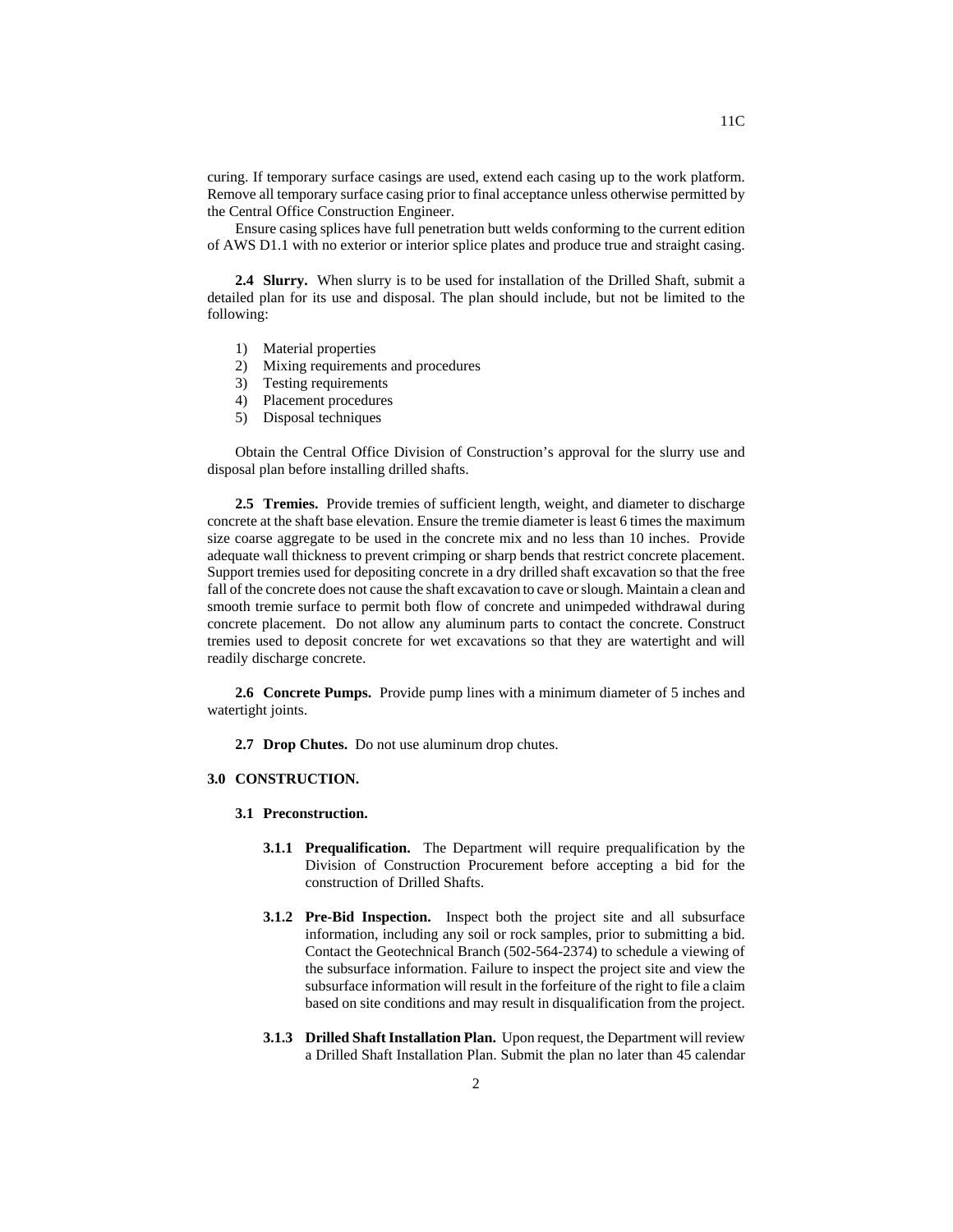days prior to constructing drilled shafts. Items covered in this plan should include, but not be limited to the following:

- 1) Name and experience record of jobsite drilled shaft superintendent and foremen in charge of drilled shaft operations for each shift.
- 2) List and size of proposed equipment including cranes, drills, augers, bailing buckets, final cleaning equipment, desanding equipment, slurry pumps, core sampling equipment, tremies or concrete pumps, casings, etc.
- 3) Details of overall construction operation sequence and the sequence of shaft construction in the bents or groups.
- 4) Details of shaft excavation methods including methods to over-ream or roughen shaft walls, if necessary.
- 5) Details of slurry when the use of slurry is anticipated. Include methods to mix, circulate, and desand the proposed slurry. Provide details of proposed testing, test methods, sampling methods, and test equipment.
- 6) Details of proposed methods to clean shaft and inside of casing after initial excavation.
- 7) Details of reinforcement handling, lifting, and placement including support and method to center in shaft. Also include rebar cage support during concrete placement and temporary casing removal.
- 8) Details of concrete placement including procedures for concrete tremie or pump. Include initial placement, raising during placement, and overfilling of the shaft to expel contaminated concrete.
- 9) Required submittals including shop drawings and concrete design mixes.
- 10) Other information shown in the plans or requested by the Engineer.
- 11) Special considerations for wet construction.
- 12) Details of environmental control procedures to protect the environment from discharge of excavation spoil, slurry (natural and mineral), and concrete overpour.

The Division of Construction will review the submitted procedure and provide comments and recommendations. The Contractor is responsible for satisfactory construction and ultimate performance of the Drilled Shaft.

**3.2 General Construction.** Construct drilled shafts as indicated in the plans or described in this Special Note by either the dry or wet method. When the plans describe a particular method of construction, use this method unless the Engineer permits otherwise. When the plans do not describe a particular method, propose a method on the basis of its suitability to the site conditions.

When necessary, set temporary removable surface casing. Use surface casing of sufficient length to prevent caving of the surface soils and to aid in maintaining shaft position and alignment. Predrilling with slurry and/or over-reaming to the outside diameter of the casing may be required to install the surface casing at some sites.

Provide equipment capable of constructing shafts to the deepest shaft depth shown in the plans plus 15 feet, 20 percent greater than the longest shaft (measured from the ground or water surface to the tip of the shaft), or 3 times the shaft diameter, whichever is greater. Blasting excavation methods are not permitted.

Use permanent casing unless otherwise noted in the Contract. Place casing as shown on the plans before beginning excavation. If full penetration cannot be attained, the Engineer may direct that excavation through the casing be accomplished and the casing advanced until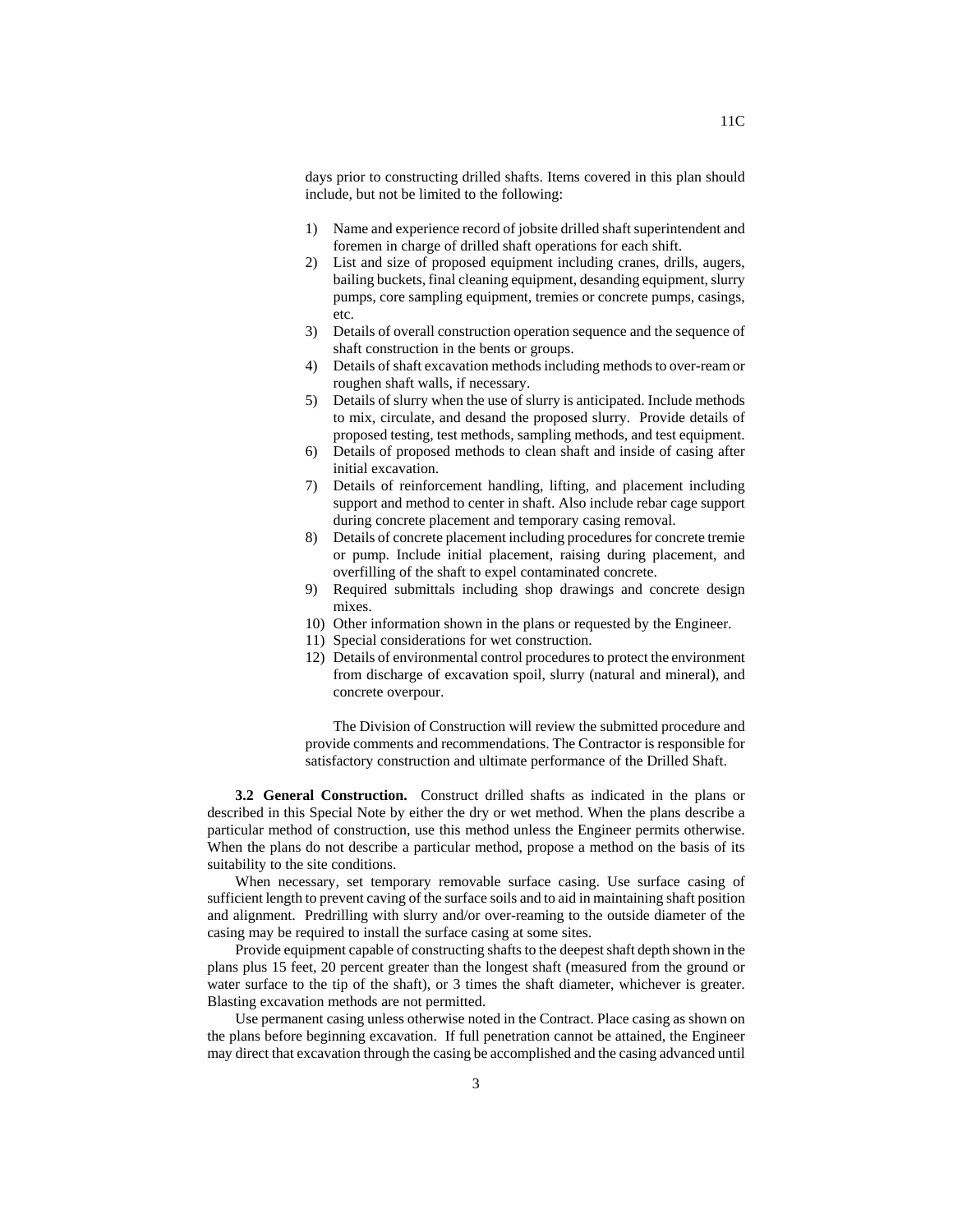reaching the plan tip elevation. In some cases, over-reaming to the outside diameter of the casing may be required before placing the casing. Cut off the casing at the prescribed elevation and leave the remainder of the casing in place. Do not use vibratory hammers for casing installation within 50 feet of shafts that have been completed less than 24 hours.

- **3.2.1 Dry Construction Method.** Use the dry construction method only at sites where the ground water table and soil conditions (generally stiff to hard clays or rock above the water table) make it feasible to construct the shaft in a relatively dry excavation and where the sides and bottom of the shaft are stable and may be visually inspected by the Engineer prior to placing the concrete. The dry construction method consists of drilling the shaft excavation, removing accumulated seepage water and loose material from the excavation, and placing the shaft concrete in a relatively dry excavation.
- **3.2.2 Wet Construction Method.** Use the wet construction method at all sites where it is impractical to excavate by the dry method. The wet construction method consists of drilling the shaft excavation below the water table, keeping the shaft filled with water (including natural slurry formed during the drilling process) or slurry as defined in part 2.4 of this Special Note, desanding and cleaning the slurry as required, final cleaning of the excavation by means of a bailing bucket, air lift, submersible pump or other approved devices and placing the shaft concrete (with a tremie or concrete pump beginning at the shaft bottom) which displaces the water or slurry as concrete is placed.

Where drilled shafts are located in open water areas, construct the shafts by the wet method using casings extending from above water elevation to the plan casing tip elevation to protect the shaft concrete from water action during placement and curing. Install the casing in a manner that will produce a positive seal at the bottom of the casing.

**3.3 Slurry.** When the Contractor elects to use slurry, adjust construction operations so that the slurry is in contact with the bottom 5 feet of the shaft for less than 4 hours unless the Engineer approves otherwise. If the 4-hour limit is exceeded, over-ream the bottom 5 feet of shaft.

**3.4 Cleaning.** Over-reaming, cleaning, or wire brushing the sidewalls of the shaft excavation and permanent casings may be necessary to remove the depth of softening or to remove excessive slurry cake buildup as indicated by sidewall samples or other test methods employed by the Engineer. Over-ream around the perimeter of the excavation a minimum depth of 1/2 inch and maximum depth of 3 inches.

**3.5 Subsurface Exploration.** Take subsurface exploration borings when shown on the plans or as the Engineer directs to determine the character of the material that the shaft extends through and the material directly below the shaft excavation. Complete subsurface exploration borings prior to beginning excavation for any drilled shaft in a group. Extend subsurface exploration borings a minimum depth of 3 shaft diameters but not less than 10 feet below the bottom of the anticipated tip of drilled shaft excavation as shown on the plans. For subsurface exploration borings in soil use thin-wall tube samples and perform standard penetration tests according to the Department's Geotechnical Manual. When shafts extend into rock, soil samples are not required unless otherwise specified. Perform rock core drilling according to the Department's Geotechnical Manual. When the Engineer directs, perform additional subsurface exploration borings prior to and/or during the course of the drilled shaft excavations. Measure soil samples and/or rock cores and visually identify and describe them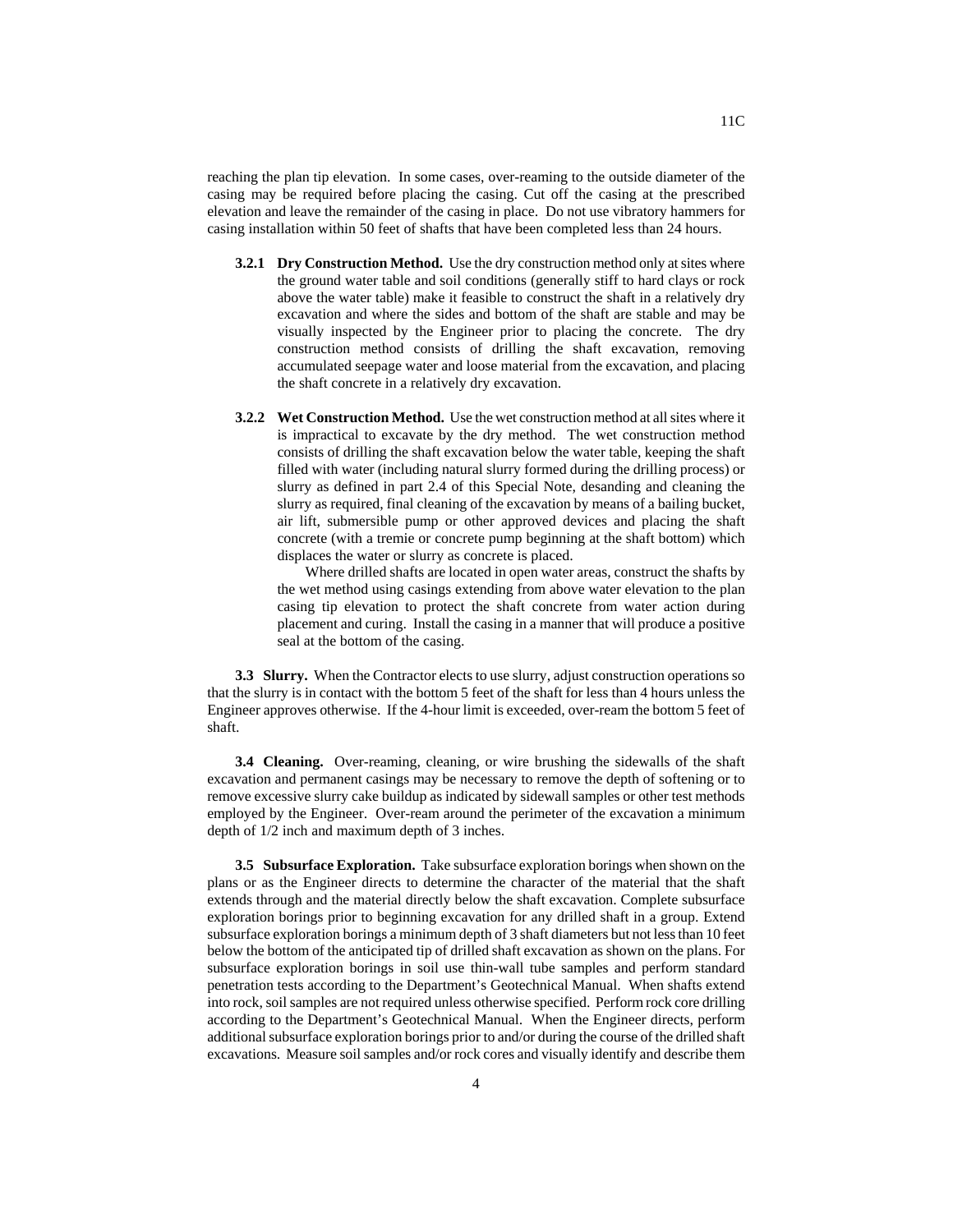on the subsurface log. Subsurface exploration borings must be performed by contractors/consultants on the Geotechnical Branch's approved list.

The Engineer will be on-site during the subsurface exploration process to evaluate the soil and/or rock core samples. The Engineer will determine the need to extend the borings to depths greater than the depths previously specified. Handle, label, identify, and store soil and/or rock samples according to the Department's Geotechnical Manual and deliver them with the subsurface logs to the Engineer within 24-hours of completing the borings.

The Engineer will inspect the soil samples and/or cores and determine the final depth of required excavation (final drilled shaft tip elevation) based on evaluation of the material's suitability. The Engineer will establish the final tip elevations for shaft locations, other than those for which subsurface exploration borings have been performed, based on the results of the subsurface exploration. Within 15 calendar days after completion of the subsurface exploration borings, the Engineer will notify the contractor of the final tip elevations for shaft locations.

**3.6 Excavations.** The plans indicate the expected depths, the top of shaft elevations, and the estimated bottom of shaft elevations between which the drilled shaft are to be constructed. Drilled shafts may be extended deeper when the Engineer determines that the material encountered while drilling the shaft excavation is unsuitable and/or is not the same as anticipated in the design of the drilled shaft. Drilled shafts may be shortened when the Engineer determines the material encountered is better than that anticipated.

Begin drilled shaft excavation the excavation, excavation inspection, reinforcement placement, and concrete placement can be completed as one continuous operation. Do not construct new shafts within 24 hours adjacent to recently completed shafts if the center-tocenter spacing is less than 3 shaft diameters.

Dispose of excavated material removed from the shaft according to the Standard Specifications or the contract documents.

Do not allow workmen to enter the shaft excavation for any reason unless both a suitable casing has been installed and adequate safety equipment and procedures have been provided to the workmen entering the excavation. Recommended Procedures for the Entry of Drilled Shaft Foundation Excavations, prepared by ADSC: The International Association of Foundation Drilling provides guideline recommendations for down-hole entry of drilled excavations.

**3.7 Obstructions.** Remove subsurface obstructions at drilled shaft locations. Such obstructions may include man-made materials such as old concrete foundations or natural materials such as boulders. Blasting is not permitted.

**3.8 Inspections of Excavations.** Provide equipment for checking the dimensions and alignment of each shaft excavation. Determine the dimensions and alignment of the shaft excavation under the observation and direction of the Engineer. Provide equipment necessary to verify shaft cleanliness for the method of inspection selected by the Engineer.

Measure final shaft depths with a weighted tape or other approved methods after final cleaning. Ensure the base of each shaft has less than  $\frac{1}{2}$  inch of sediment at the time of concrete placement. For dry excavations, do not allow the depth of water to exceed 3 inches for tremie or pump methods of concrete placement. Verify shaft cleanliness to the Engineer using direct visual inspection or other method the Engineers determines acceptable. Video camera or underwater inspection procedures may be used if specified in the plans. Inspect the side surfaces of rock sockets to ensure they are rough and of such condition to ensure bond between the shaft concrete and the rock. Calipers, bent rods, or other devices may be used to inspect the diameter and roughness of rock sockets. When the Engineer directs, mechanically roughen surfaces found to be smooth.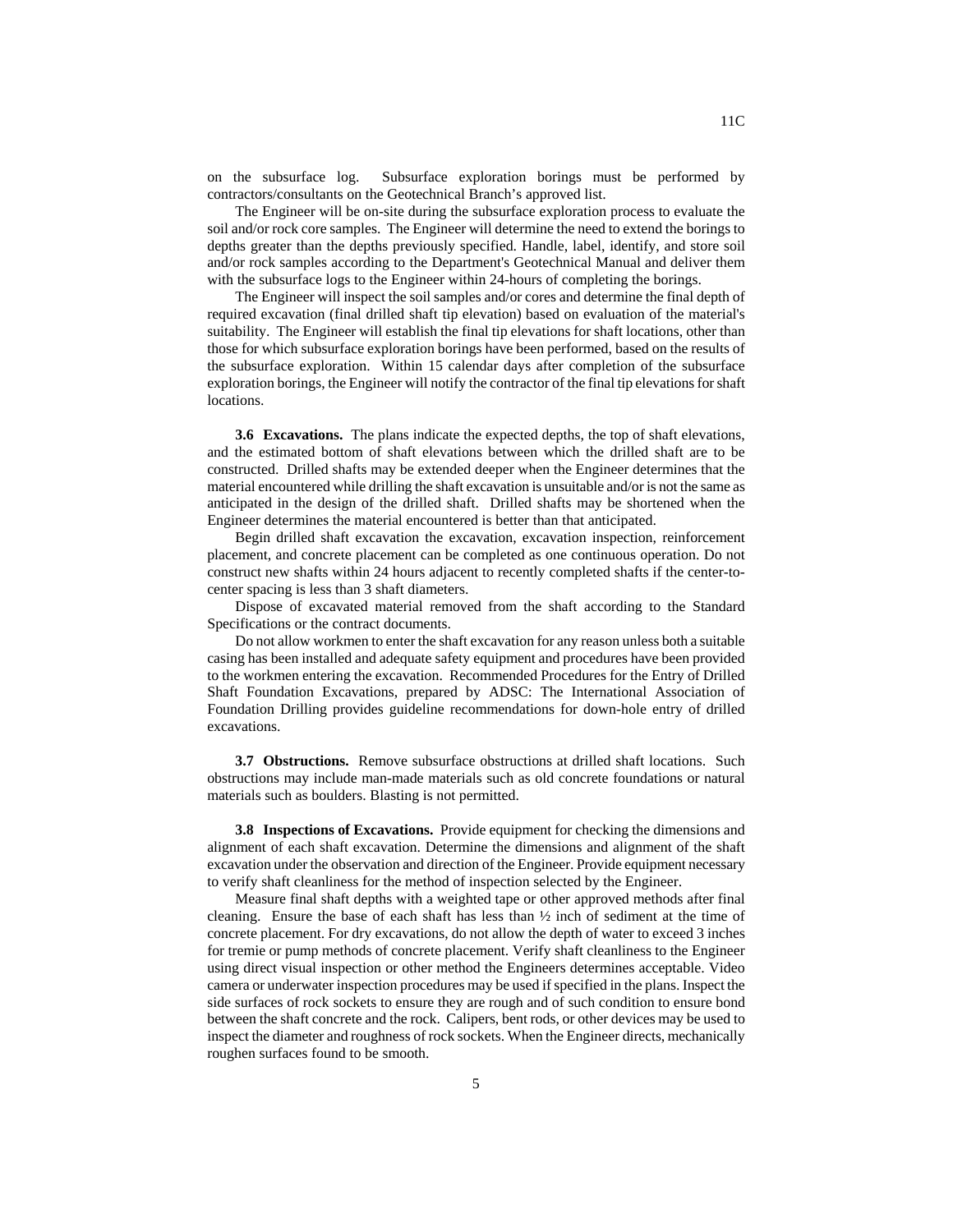**3.9 Reinforcing Steel Cage Fabrication and Placement.** Assemble the reinforcing steel cage, consisting of longitudinal bars, ties, spirals, cage stiffener bars, spacers, centering devices, and other necessary appurtenances and place as a prefabricated unit immediately after the shaft excavation is inspected and accepted, and just prior to concrete placement.

Tie the reinforcing steel with 100 percent double-wire ties and provide support so that it will remain within allowable tolerances for position. Locate splices as shown on the plans. Splice no more than 50 percent of the longitudinal reinforcing within 2-lap splice lengths of any location or within 3 feet of the splice location if approved mechanical connectors are used. All splices are to be in accordance with plan details. Use bands, temporary cross ties, etc. as required to provide a reinforcement cage of sufficient rigidity to prevent racking, permanent deformations, etc. during installation.

Use concrete centering devices or other approved non-corrosive centering devices at sufficient intervals along the length of the reinforcement cage to ensure concentric spacing for the entire cage length. As a minimum, provide a set of non-corrosive centering devices at intervals not exceeding 5 feet throughout the length of the shaft. When the size of the longitudinal reinforcement exceeds one inch in diameter the minimum spacing may be increased to 10 feet. As a minimum, provide a set of centering devices within 2 feet of the top and 2 feet of the bottom of the shaft. In addition provide one set of centering devices 2 feet above and 2 feet below each change in shaft diameter. Provide feet (bottom supports) at the bottom of the shaft on vertical bars. As a minimum, provide non-corrosive centering devices at 60 degree intervals around the circumference of the shaft to maintain the required reinforcement clearances. Ensure the centering devices maintain the specified annular clearance between the outside of the reinforcing cage and the side of the excavated hole or casing.

Concrete centering devices and feet will be constructed of concrete equal in quality and durability to the concrete specified for the shaft. Use epoxy coated centering devices fabricated from reinforcing steel. Use feet (bottom supports) of adequate size and number to assure the rebar cage is the proper distance above the bottom as determined by part 3.11 3) of this Special Note. The feet are not intended to support the weight of the cage. In the event that the shaft has been excavated below the anticipated tip elevation, extend the reinforcing cage at the tip (low) end by lap splices, mechanical connectors, or welded splices conforming to the Standard Specifications. In this instance, splices need not be staggered and 100 percent of the reinforcing bars may be spliced at a given location. The bottom 12 inches of the shaft may not be reinforced when below plan tip elevation.

During concrete placement, support the reinforcing cage at or near the top of shaft such that the concrete feet are positioned approximately one inch above the bottom of shaft excavation. Not sooner than 24 hours after the completion of concrete placement, remove temporary supports. Provide the needed equipment, including extra cranes if necessary, to provide this cage support.

Prior to placing the reinforcement cage, demonstrate to the satisfaction of the Engineer that the fabrication and handling methods to be used will result in a reinforcing cage placed in the proper position, with the proper clearances, and without permanent bending, squashing, or racking of the reinforcement cage. During this demonstration bring the cage to an upright position, lower into a shaft excavation, and support as if for concrete placement.

Check the elevation of the top of the reinforcing cage before and after the concrete is placed. If the reinforcing cage is not maintained within the specified tolerances, correct to the satisfaction of the Engineer. Do not construct additional shafts until the contractor has modified his reinforcing cage support to obtain the required tolerances.

**3.10 Concrete Placement.** Place concrete according to the applicable portions of the Standard Specifications and with the requirements set forth herein. Do not apply the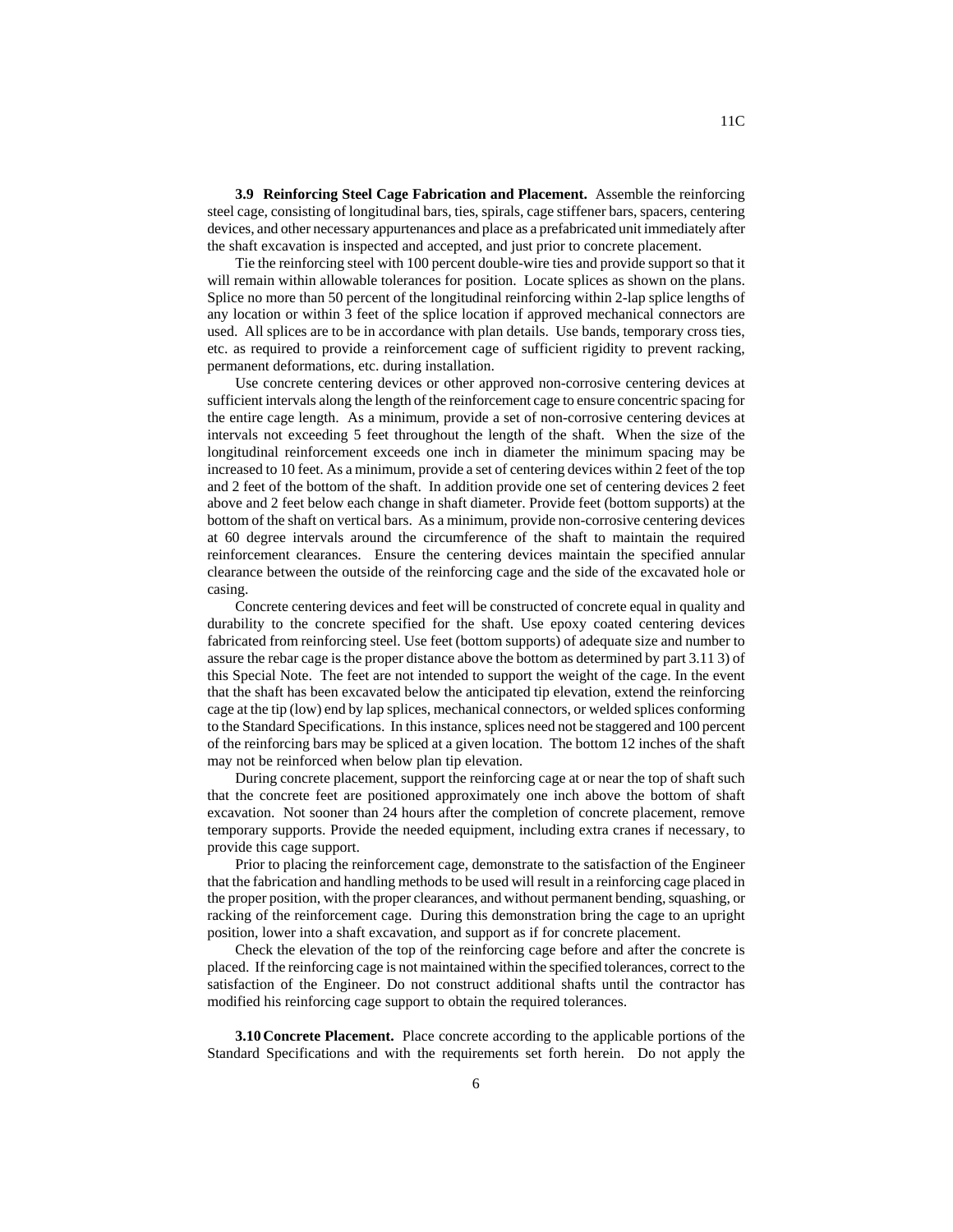provisions of the Special Note 6U for Structural Mass Concrete.

Place concrete as soon as practical after reinforcing steel placement but no later than 4 hours after completion of the shaft excavation. Place concrete continuously from the bottom to above the top elevation of the shaft. For shafts that extend above ground or water surface, place concrete continuously after the shaft is full until good quality concrete is evident at the top of the shaft. Form any portion of the shaft above ground with a removable form or other approved method to the dimensions shown on the plans.

For shafts constructed in the wet with the top of the shaft below the water surface and below top of casing, place concrete to approximately one shaft diameter but no less than 2 feet above the top of shaft elevation. Remove contaminated concrete and deleterious material, as determined by the Engineer, accumulated above the top of shaft elevation immediately after completing concrete placement. Deleterious material and contaminated concrete may be airlifted under a head of water or slurry provided that the head is maintained at or near the exterior water surface elevation. Carefully remove any concrete remaining above plan top of shaft after curing and excess casing removal.

Place concrete either by free fall, through a tremie, or concrete pump. Use the free fall placement method in dry holes only. The maximum height of free fall placement is 20 feet. Do not allow concrete placed by free fall to contact either the reinforcing cage or hole sidewall. Drop chutes may be used to direct concrete to the base during free fall placement.

Place concrete in the shaft in one continuous operation. Maintain a minimum slump of 4 inches or more throughout the placement for 4 hours after batching. Adjust approved admixtures in the concrete mix for the conditions encountered on the job so that the concrete remains in a workable plastic state throughout the placement. Perform slump loss tests to demonstrate that the concrete will maintain a 4-inch or greater slump for a period of time equal to the estimated transport plus the 2-hour placement time, but not less than 4 hours.

When the Engineer determines the concrete placement methods and/or equipment during construction of any technique and/or production shafts to be inadequate, make appropriate alterations to eliminate unsatisfactory results.

Drilled shafts not meeting the concrete placement requirements of this Special Note or contract plans are unacceptable. Correct all unacceptable completed shafts to the satisfaction of the Engineer.

**3.10.1 Tremie Placement.** Tremies may be used for concrete placement in either wet or dry holes. Extend the tremie to the shaft base elevation before starting underwater placement. Valves, bottom plates, or plugs may be used only if concrete discharge can begin approximately 2 inches above the excavation bottom. Remove plugs from the excavation unless otherwise approved by the Engineer. Maintain tremie discharge at or near the bottom of excavation as long as practical during concrete placement. Immerse tremie discharge end as deep as practical in the concrete but not less than 10 feet.

If at any time during the concrete pour the tremie line orifice is removed from the fluid concrete column and discharges concrete above the rising concrete surface, the entire drilled shaft is considered defective. In such case, remove the reinforcing cage and concrete, complete any necessary sidewall cleaning or overreaming as directed by the Engineer, and repour the shaft.

**3.10.2 Pumped Concrete.** Concrete pumps and lines may be used for concrete placement in either wet or dry excavations. Do not begin concrete placement until the pump line discharge orifice is at the shaft base elevation.

For wet excavations, use a plug or similar device to separate the concrete from the fluid in the hole until pumping begins. Remove the plug unless otherwise approved by the engineer.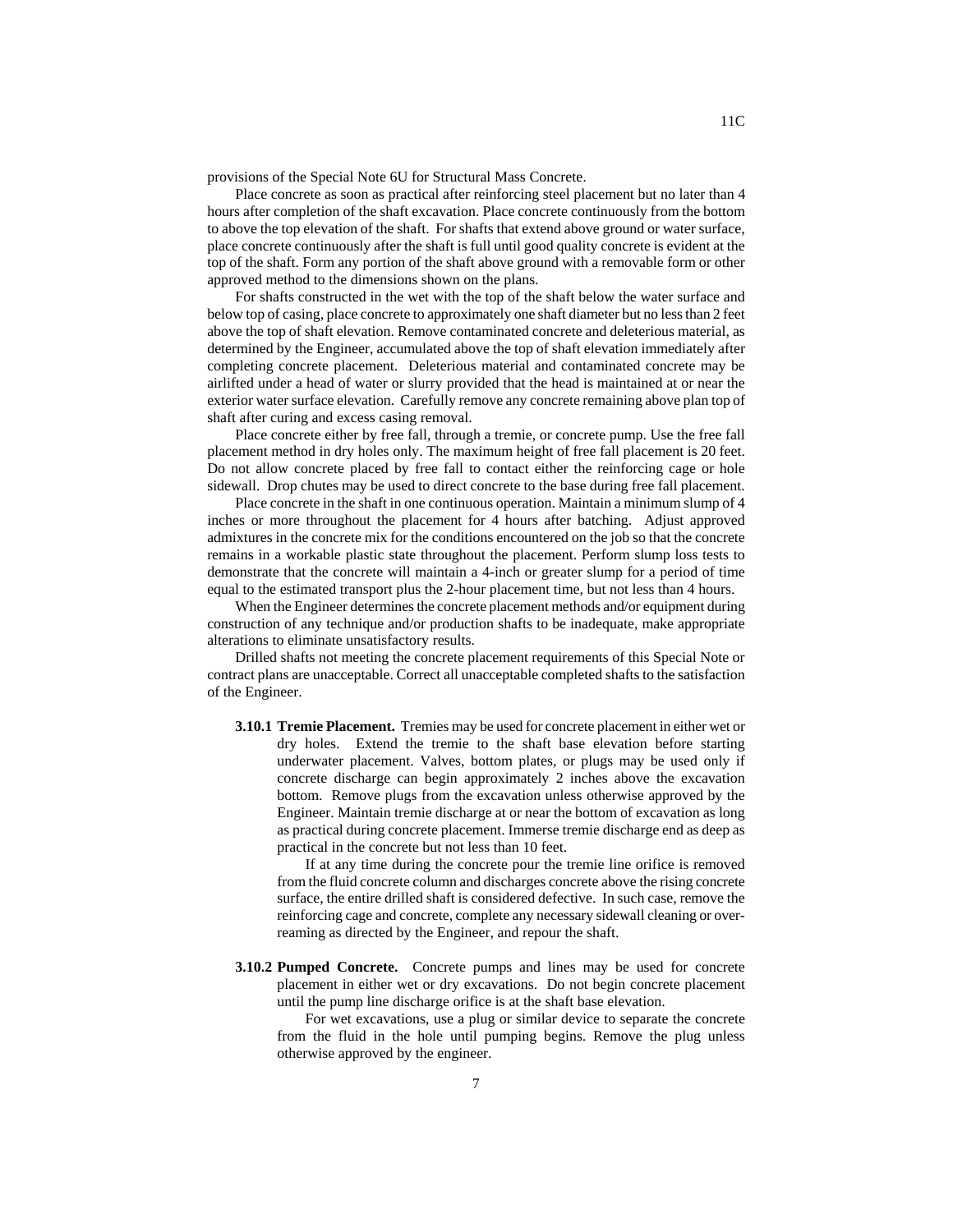Ensure the discharge orifice remains at least 10 feet below the surface of the fluid concrete. When lifting the pump line during concrete placement, reduce the line pressure until the orifice has been repositioned at a higher level in the excavation.

If at any time during the concrete pour the pump line orifice is removed from the fluid concrete column and discharges concrete above the rising concrete level, the Department will consider the shaft defective. In such case, remove the reinforcing cage and concrete, complete any necessary sidewall cleaning or overreaming as the Engineer directs, and repour the shaft.

**3.10.3 Drop Chutes.** Drop chutes may be used to direct placement of free fall concrete in excavations where the maximum depth of water does not exceed one inch. Do not use the free fall method of placement in wet excavations. Concrete may be placed through either a hopper at the top of the tube or side openings as the drop chute is retrieved during concrete placement. Reduce the height of free fall and/or reduce the rate of concrete flow into the excavation if the concrete placement causes the shaft excavation to cave or slough, or if the concrete strikes the reinforcing cage or sidewall. When the Engineer determines free fall placement cannot be accomplished satisfactorily, use either tremie or pumping to accomplish the pour.

**3.11 Construction Tolerances.** The following construction tolerances apply to drilled shafts unless otherwise stated in the contract document:

- 1) Construct drilled shaft within 3 inches of plan position in the horizontal plane at the top of the shaft.
- 2) Do not vary the vertical alignment of a shaft excavation from the plan alignment by more than 1/4 inch per foot of depth or 6 inches total.
- 3) Maintain the top of the reinforcing steel cage no more than 6 inches above and no more than 3 inches below plan position.
- 4) All casing diameters shown on the plans refer to O.D. (outside diameter) dimensions. The casing dimensions are subject to American Pipe Institute tolerances applicable to regular steel pipe. A casing larger in diameter than shown in the plans may be used, at no additional cost, with prior approval by the Department.
- 5) Maintain the top of shaft concrete within  $\pm$  3 inches from the plan top of shaft elevation, measured after excess shaft concrete has been removed.
- 6) Design excavation equipment and methods so that the completed shaft excavation will have a planar bottom. Maintain the cutting edges of excavation equipment normal to the vertical axis of the equipment within a tolerance of  $\pm$  3/8 inch per foot of diameter. The tip elevation of the shaft has a tolerance of  $\pm$  6 inches from final shaft tip elevation unless otherwise specified in the plans.

Drilled shaft excavations and completed shafts not constructed within the required tolerances are unacceptable. Correct all unacceptable shaft excavations and completed shafts to the satisfaction of the Engineer. When a shaft excavation is completed with unacceptable tolerances, present corrective measures designed by a registered Professional Engineer for approval.

## **4.0 MEASUREMENT.**

**4.1 Drilled Shafts.** The Department will not measure for payment any trial batches